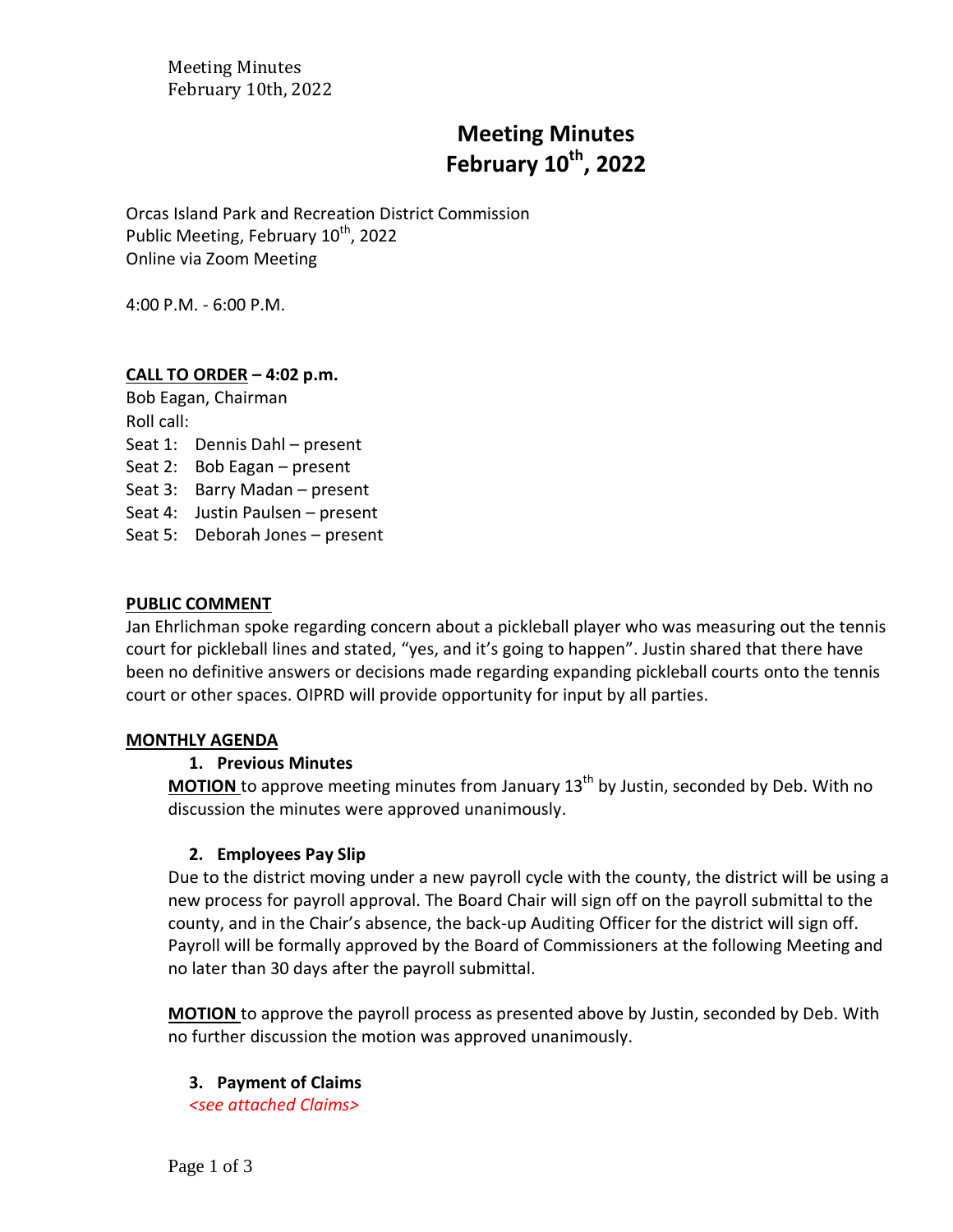Meeting Minutes February 10th, 2022

**MOTION** to approve the payment of claims in the amount of \$38.00 and \$6,561.98 by Deb, seconded by Dennis. With no further discussion, the motion passed unanimously.

#### **MONTHLY BUSINESS**

### **1. Financials**

• See financial report.

## **2. Director's Report**

- Due to the increased mask requirements at school facilities, OIPRD has purchased some N95 masks for participants without one.
- Programs coming up include dance, soccer clinics with Batu, After School Art, Midwinter Art Camp, Running Club, Baseball, Softball, and Soccer.
- Advertisements have gone out via flyers and social media, and there will be an email blast sent out this week to our email database. The email will also include information about coaching and career opportunities with OIPRD.

## **3. Committee Reports**

- Bob states he had a discussion with Dan Burke who would like to put a data logger in the park well for the purpose of measuring the water level throughout the year. With concern about a box creating an intrusive hazard, the control panel will be placed near the irrigation control.
- The grading at the off-leash area will be completed in anticipation for a slab to receive the covered area.
- Terri shares that the shelter will straddle the small and large dog areas with a gate between them to separate. Concern has been expressed about the gate being too easy for large and small dogs to mix. Barry shared the option to add a spicket to the small dog area to provide ease of water access and eliminate the need for a gate.

## **UNFINISHED BUSINESS**

## **1. COVID-19 Business Operations, Programs and Staffing**

• Covered in other agenda items.

## **NEW BUSINESS**

## **1. 2022 Project Update**

• Ball field maintenance is in progress with a completion date to align with the start of the baseball/softball season. Due to the removal of the berms, the infields will appear to be larger than usual until sod or seed is brought in. The Board discussed the possibility of moving to all grass infields to prevent the wind-swept berms that continue to build. This would also prevent sprinkler lines being driven over due to vehicles being on the field for dragging.

## **2. Racquet Sports Discussion**

• Covered in public comment.